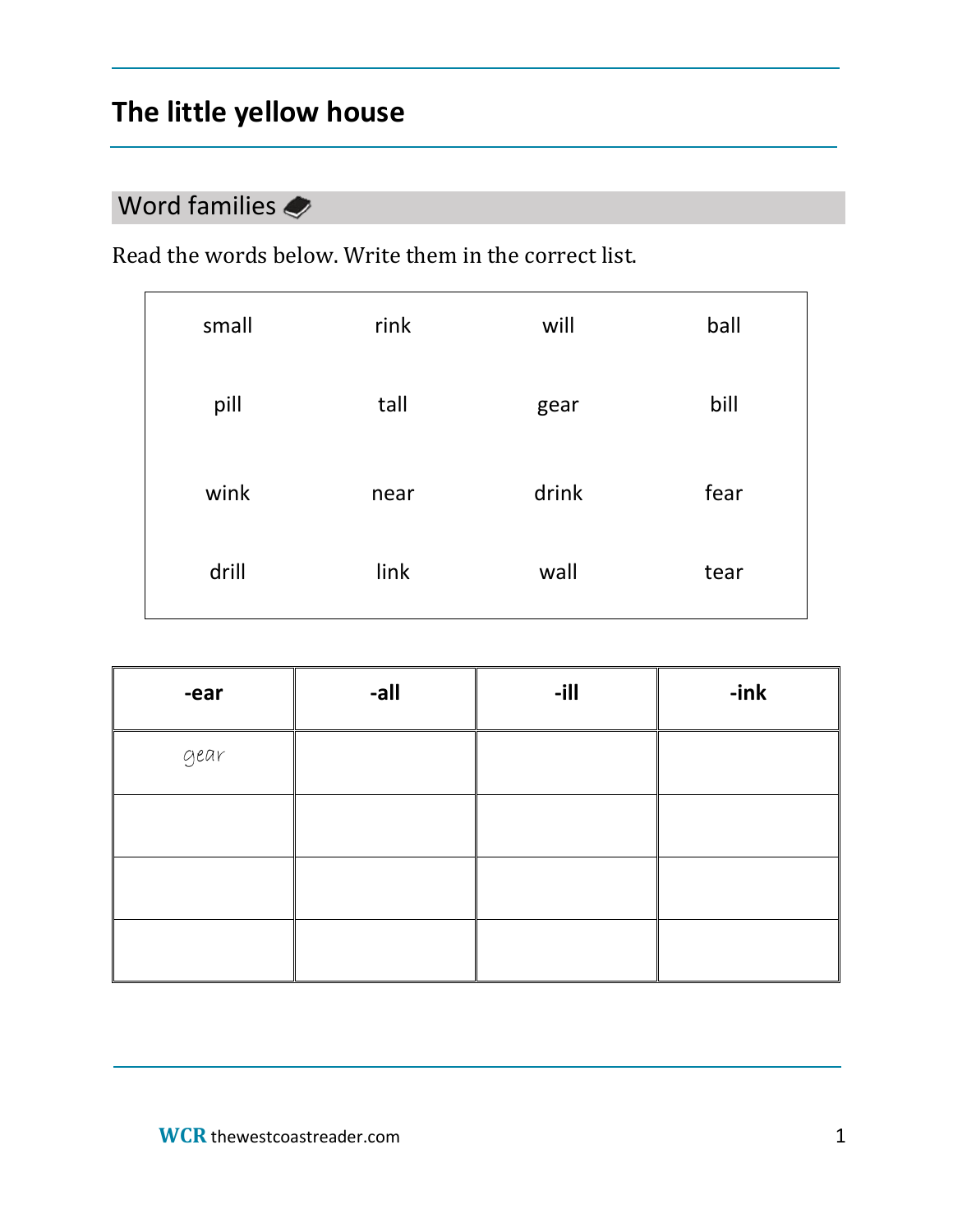# **The little yellow house**

### Is or was?

Circle the right word for the sentences.

- 1. This house ( is / was ) famous.
- 2. It's called Leslie House. It ( is / was ) built in 1888.
- 3. The house ( is / was ) in downtown Vancouver.
- 4. Mr. Leslie ( is / was ) the first owner. He ( is / was ) a carpenter.
- 5. Then, the house ( is / was ) used for business.
- 6. It ( is / was ) also a restaurant.
- 7. Leslie House ( is / was ) for.

### What do you think?

What do you think the house will be next? Use complete sentences to write your answers.

\_\_\_\_\_\_\_\_\_\_\_\_\_\_\_\_\_\_\_\_\_\_\_\_\_\_\_\_\_\_\_\_\_\_\_\_\_\_\_\_\_\_\_\_\_\_\_\_\_\_\_\_\_\_\_\_\_\_\_\_\_\_\_\_\_\_\_\_\_\_\_\_\_\_\_\_\_\_\_\_\_\_\_\_

\_\_\_\_\_\_\_\_\_\_\_\_\_\_\_\_\_\_\_\_\_\_\_\_\_\_\_\_\_\_\_\_\_\_\_\_\_\_\_\_\_\_\_\_\_\_\_\_\_\_\_\_\_\_\_\_\_\_\_\_\_\_\_\_\_\_\_\_\_\_\_\_\_\_\_\_\_\_\_\_\_\_\_\_

\_\_\_\_\_\_\_\_\_\_\_\_\_\_\_\_\_\_\_\_\_\_\_\_\_\_\_\_\_\_\_\_\_\_\_\_\_\_\_\_\_\_\_\_\_\_\_\_\_\_\_\_\_\_\_\_\_\_\_\_\_\_\_\_\_\_\_\_\_\_\_\_\_\_\_\_\_\_\_\_\_\_\_\_